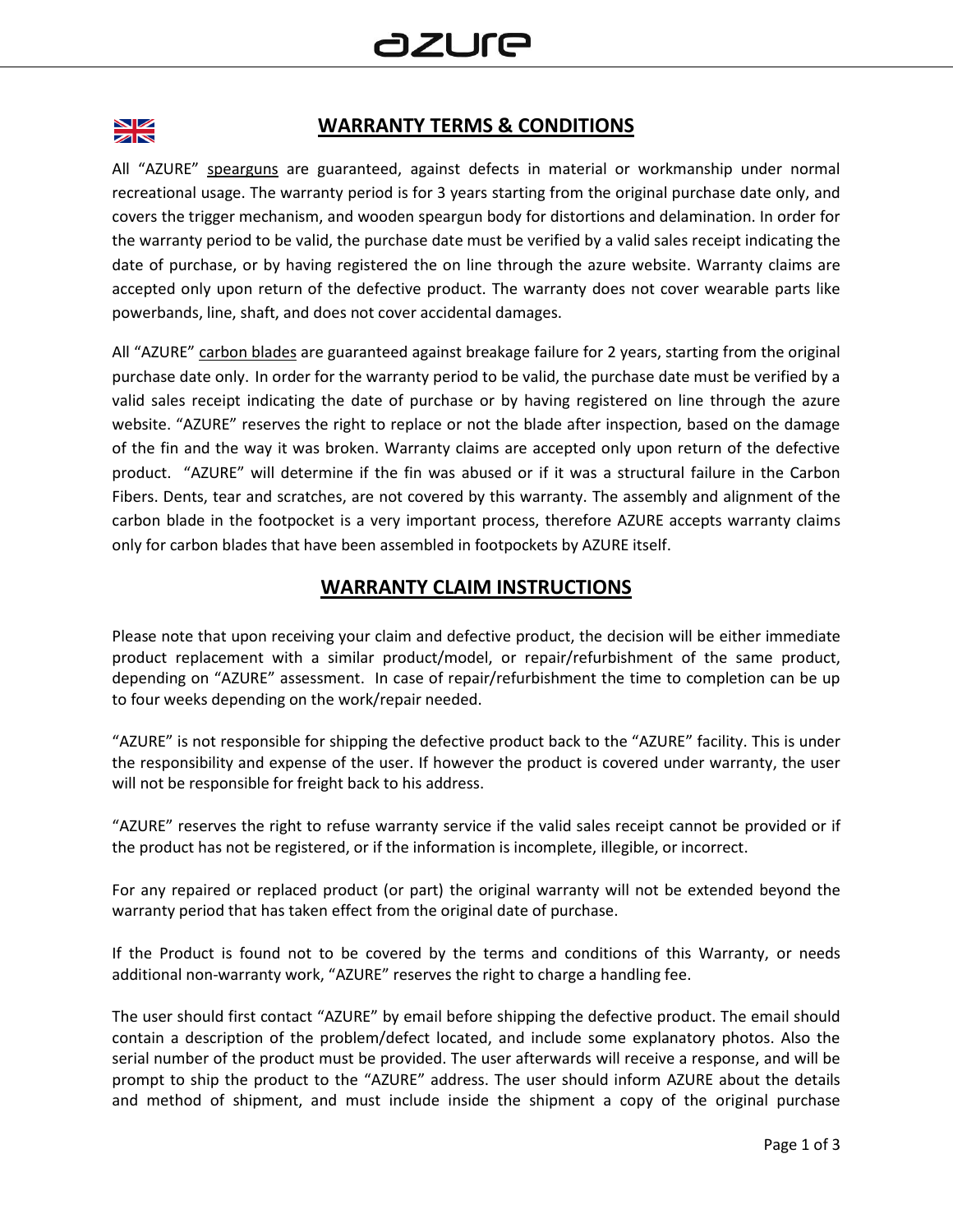document/receipt (if not registered on line), the user's contact name, telephone number, email and return shipping address.

## **DEFECTS NOT COVERED BY THE WARRANTY PROGRAM**

All "AZURE" spearguns are guaranteed against defects in material or workmanship under normal recreational usage, covering the trigger mechanism, and wooden speargun body for distortions and delamination. The following defects or damages are not covered by this warranty program:

- Defects or damage caused by normal wear, by inappropriate, extraordinary, or incorrect operation and usage.
- Defects or damage caused by blows, falls, hits by other objects, hits with rocks, etc.
- Defects or damages caused by incorrect or by lack of maintenance.
- Defects or damages caused by failure to follow the product Manual.
- Defects or damages that do not interfere with the product's good operation.
- Scratches, dents, etc on the external surfaces.
- Defects or damages caused by chemical substances, by exposure to excessive temperatures, and prolonged exposure to sunlight.
- Defects or damages resulting from modifications or by tampering without authorization.
- Defects or damages resulting from the usage of incompatible components (ex. incompatible spearshaft).
- Defects or damages resulting from overloading the speargun in values above the manufacturer recommendations.
- Defects or damages to the trigger mechanism resulting from banging the spearshaft inside the mechanism during charging.
- All components subject to normal wear (rubber bands, spearshafts, wishbones, trigger mechanisms after excessive usage) are not covered by the warranty.

All "AZURE" carbon blades are guaranteed against breakage failure under normal recreational usage. The following defects are not covered by the warranty program:

- Defects, damage or breakage to carbon blades that have not been assembled in footpockets by "AZURE".
- Defects or damage or breakage to carbon blades caused by blows, falls, hits by other objects, hits and scratches with rocks, etc.
- Defects or damages or breakage to carbon blades that do not interfere with the product's good operation.
- Scratches, tear, dents, etc, on the external surfaces.
- Defects or damages or breakage to carbon blades caused by chemical substances, by exposure to excessive temperatures, and prolonged exposure to sunlight.